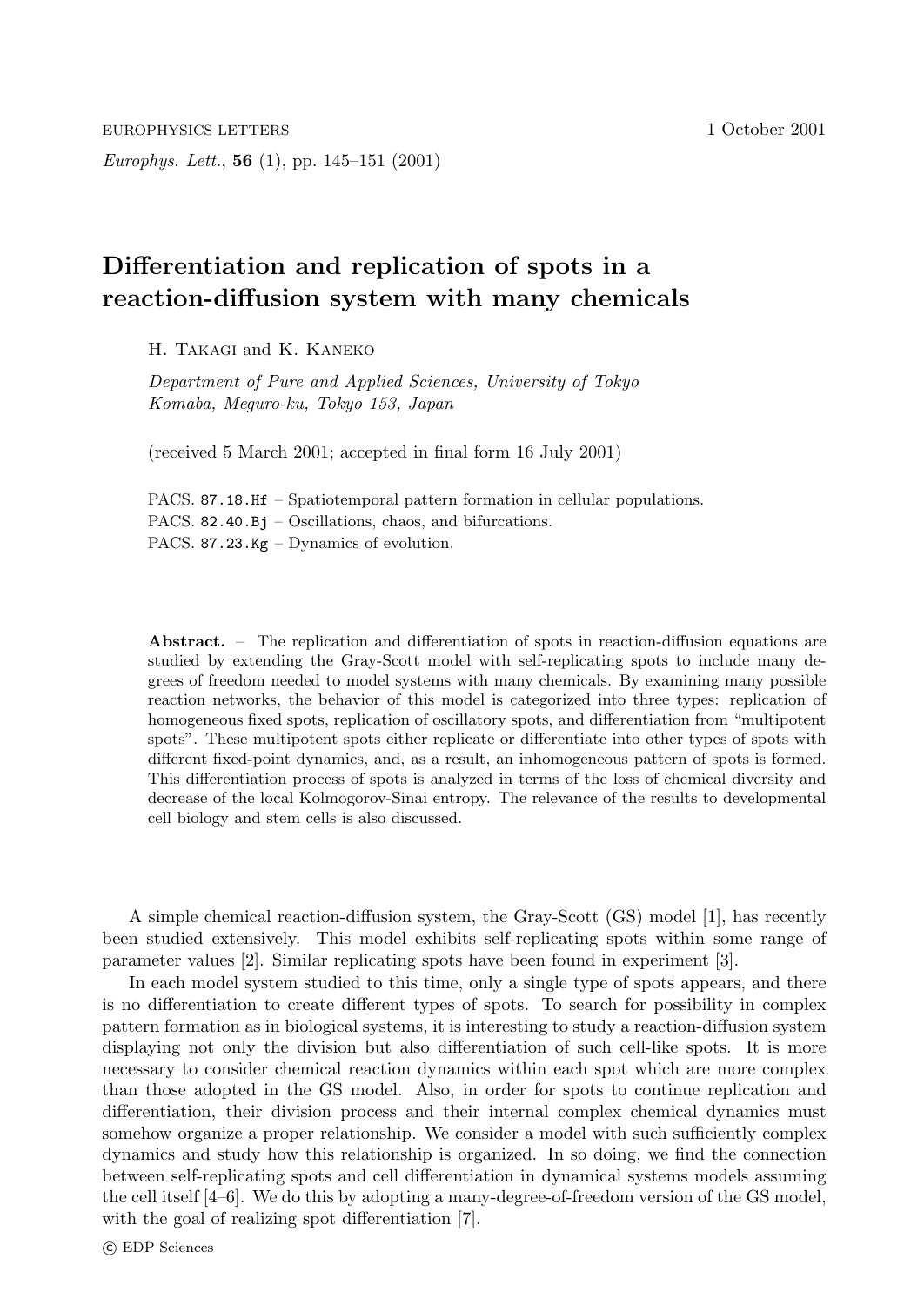As a variant of the GS model we study the following model, possessing the many degrees of freedom needed to model a complex catalytic reaction network:

$$
\frac{\partial u_i(x,t)}{\partial t} = D_u \nabla^2 u_i(x,t) + A(1 - u_i(x,t)) - u_i(x,t) \sum_{j=1}^Q \sum_{k=1}^Q W_i^{(j,k)} v_j(x,t) v_k(x,t) ,
$$

$$
\frac{\partial v_i(x,t)}{\partial t} = D_v \nabla^2 v_i(x,t) - B v_i(x,t) + v_i(x,t) \sum_{j=1}^P \sum_{k=1}^Q W_j^{(i,k)} u_j(x,t) v_k(x,t) .
$$

Here  $u_i(x, t)$  denotes the concentration of the *i*-th inhibitor and  $v_i(x, t)$  that of the activator chemical. Each inhibitor is produced at a constant rate, A, and both the activators and inhibitors decay at rates proportional to their concentrations (with different coefficients). The diffusion constants of inhibitors and activators are denoted by  $D_u$  and  $D_v$ , respectively. We assume that these constants are equal for all chemical species for simplicity. This model is a variant of that proposed by Cronhjort and Blomberg [8], and is reduced to the GS model by setting  $P = 1, Q = 1, W_1^{(1,1)} = 1$ . Here we fix  $P = 3$  and  $Q = 20$ , and choose the reaction matrix W randomly, under the constraint that the reaction for each activator's replication is catalized by  $k$  ( $0 \leq k \leq K$ ) randomly chosen activators. We have explored the cases  $K =$ 4, 5, 6. Within this choice of K values, there is no qualitative difference in our results depending on K. Hence we show mainly the results of  $K = 4$ . The specific numbers of chemicals P and Q are not important, but we note that it is very difficult to realize the differentiation we study, when these numbers are small. While here we present results for the case of one spatial dimension, numerical results for the two-dimensional case indicate similar behavior.

The behavior of our model depends on the choice of the reaction network  $W$  (which may be regarded to represent a prototype of a complex intracellular autocatalytic reaction network). We carried out numerical computations using a variety of randomly chosen reaction networks W, and with these we classified the possible types of dynamics of our system. Although we have studied a large number of networks, the observed behaviors belong to each of the four classes, as will be shown.

For each set of simulations, this matrix was fixed, while the parameter values were set throughout as  $D_u = 1.0$ ,  $D_v = 0.010$ ,  $A = 0.020$ , and  $B = 0.060$  or 0.070. (Below we discuss bifurcation with the change of the parameters  $A$  and  $B$ .) These parameters were chosen so that the spot structure displayed by the GS equation is displayed by the presently considered model also. We used  $\Delta t = 0.010$  and  $\Delta x = 1.0$  for the numerical integration, while we have confirmed that the numerical results are unchanged by using smaller values for  $\Delta t$ .

In general we begin from some initial conditions from which two simple spots are formed. These spots then produce additional spots, and the process continues until eventually spots are distributed throughout the entire system. When such a state is realized, spot division ceases. Here, we first classify the (transient) dynamics of our model starting from such initial conditions. These results were obtained by considering several thousand randomly chosen reaction matrices.

To characterize the spot dynamics quantitatively, we have introduced two quantities measuring the diversity of these dynamics. One is the chemical diversity  $S_i(nT)$ , which is defined by

$$
S_i(nT) = -\sum_{j=1}^Q P_i^j(nT) \log(P_i^j(nT)),
$$
  
with  $P_i^j(nT) = \overline{v_i^j}(nT) / \sum_{j=1}^Q \overline{v_i^j}(nT)$ , and  $\overline{v_i^j}(nT) = (1/T) \sum_{t=(n-1)T}^{nT} v_i^j(t)$ ,  $(n = 1, 2, ...)$ ,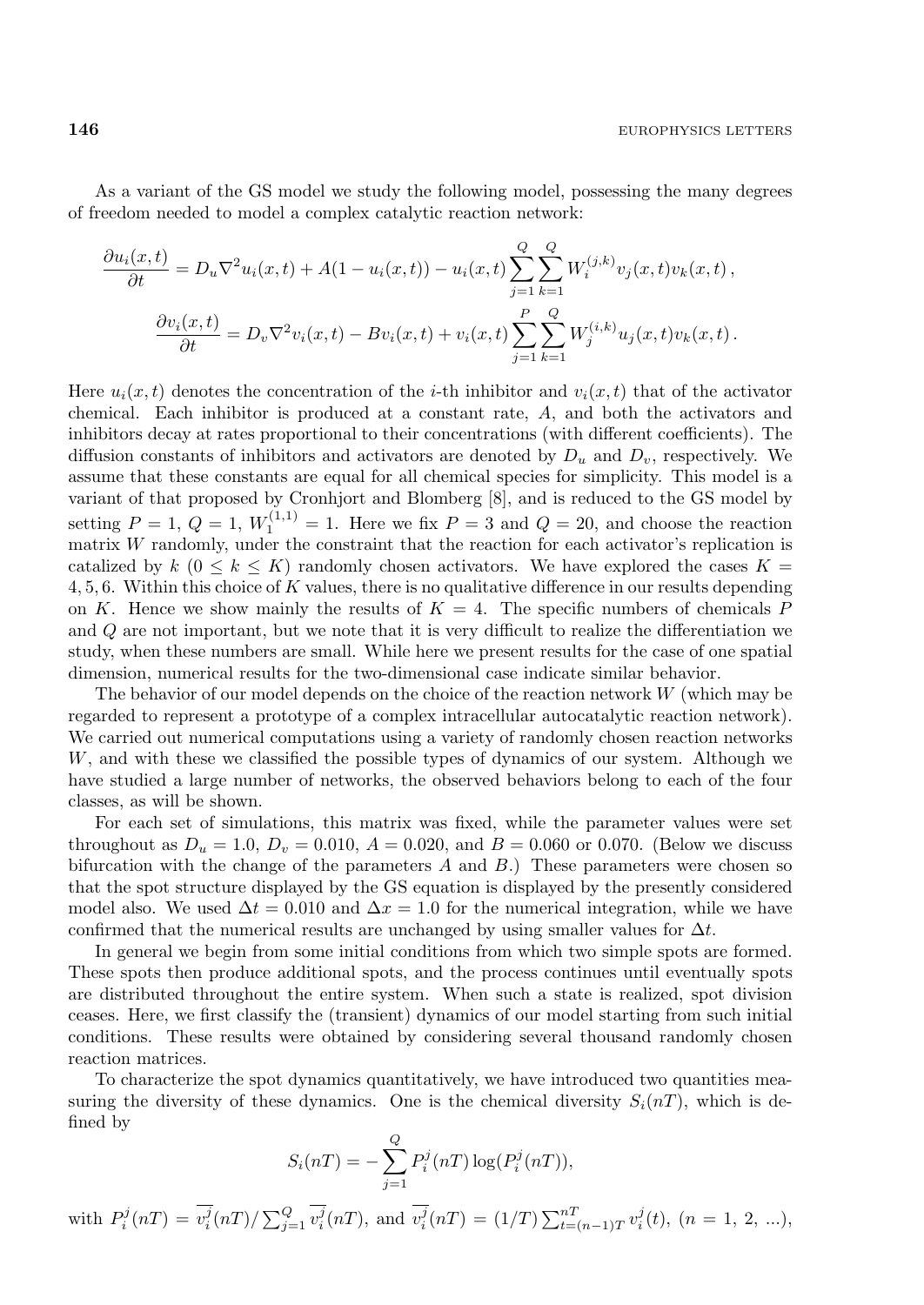

Fig. 1 – Chemical diversity  $S_i(nT)$  for some patterns, that are made by different reaction networks  $(K = 4$  is adopted in all the examples). The diversity  $S_i(nT)$  of the half-space (from the center to the right edge) pattern is plotted using a gray scale. All of them adopt the same initial conditions, *i.e.*, at  $t = 0$  only a single spot with  $u_i = 0.50$  and  $v_j = 0.250$  for all *i* and *j* exists. (a), (b) The chemical dynamics of spots are non-chaotic; (c) spatiotemporal intermittency is observed for chemical dynamics in spots; (d) fully chaotic dynamics for spots. For all these examples, spot structures are preserved.

where  $v_i^j$  is the j-th chemical concentration at the center of the *i*-th spot. The interval T used for the average is chosen to be on the order of a time scale for spot division [9].

The second quantity is the "local KS-entropy"  $h_i$  of the *i*-th spot. The local KS entropy here is defined as the sum of positive local Lyapunov exponents [10], obtained by using the tangent vectors corresponding to the chemical concentrations of the spot in question [11].

The spot dynamics are classified into the following four types [12]:

# i) *Fixed-point case.*

In this case, the set of concentrations within each spot converges either to the same fixed point or to a couple of fixed points. In the former case, each spot has identical, fixed chemical concentrations, and they are separated by equal distance. In the latter case, different spots are formed, which use different sets of v for a given resource  $u_i$  ( $i = 0-P$ ), and the interaction between the different spots through chemicals are negligible. Here, again, spots are separated by equal distance.

## ii) *Oscillatory case.*

This case is further divided into non-chaotic, intermittent, and highly chaotic cases by the choice of reaction networks. In the non-chaotic oscillation case, the spatial pattern of spots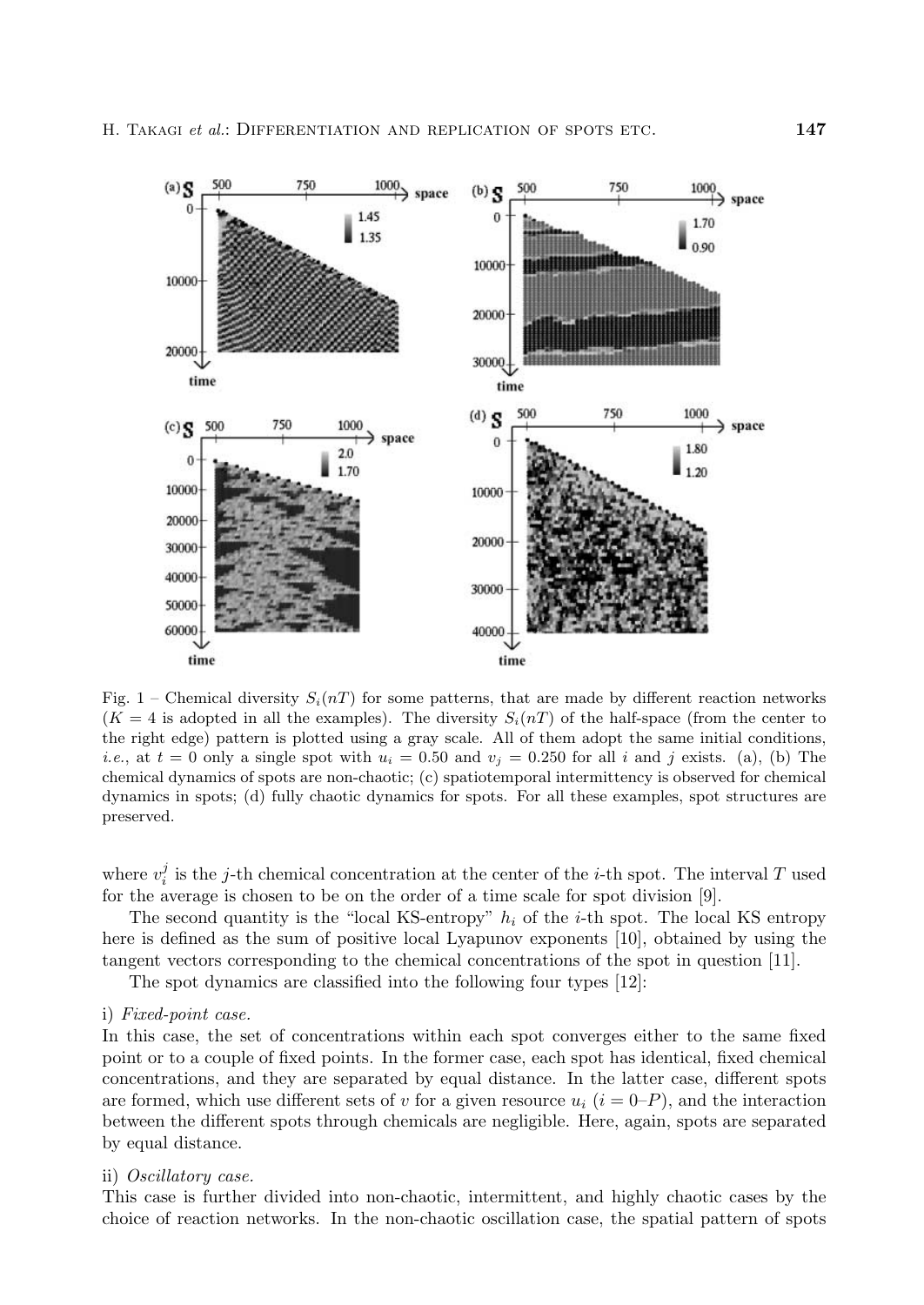

Fig. 2 – Chemical diversity  $S_i(nT)$  and local KS entropy  $h_i$  for differentiation cases (since the average of local KS entropy requires some time steps, *h* is plotted only for time *>* 3000). Panels (a) and (c) are examples of case-I differentiation, while (b) and (d) are examples of case-II differentiation. A part of snapshot patterns of  $u_i(x,t)$  and  $v_j(x,t)$  is also plotted for each case of panels (a) and (b). Here we use a different color for each chemical species. Only half of the pattern from the center to the right edge is also plotted as in fig. 1. For the specific form of each reaction network *W*, see http://chaos.c.u-tokyo.ac.jp/~takagi/GS.html, although each of two cases appear for a wide variety of networks. Here, (a) is an example of  $K = 6$  case, while (b) uses  $K = 4$ .

is fixed in time. In some reaction networks, there exist propagating waves (see fig. 1a, b). In spatio-temporal intermittency, the spatial pattern of spots is clearly separated into laminar and burst regions to form some characteristic patterns (see fig. 1c). Those patterns are expected to be in the same class that had been studied extensively in CML [13]. Contrastingly, in the chaotic case, the concentrations of each spot change chaotically in time, around the heteroclinic orbit (see fig. 1d). At any given time, the chemical concentrations vary from cell to cell, but their averages over time are almost identical for each cell. In this case, spots not only replicate but also sometimes annihilate.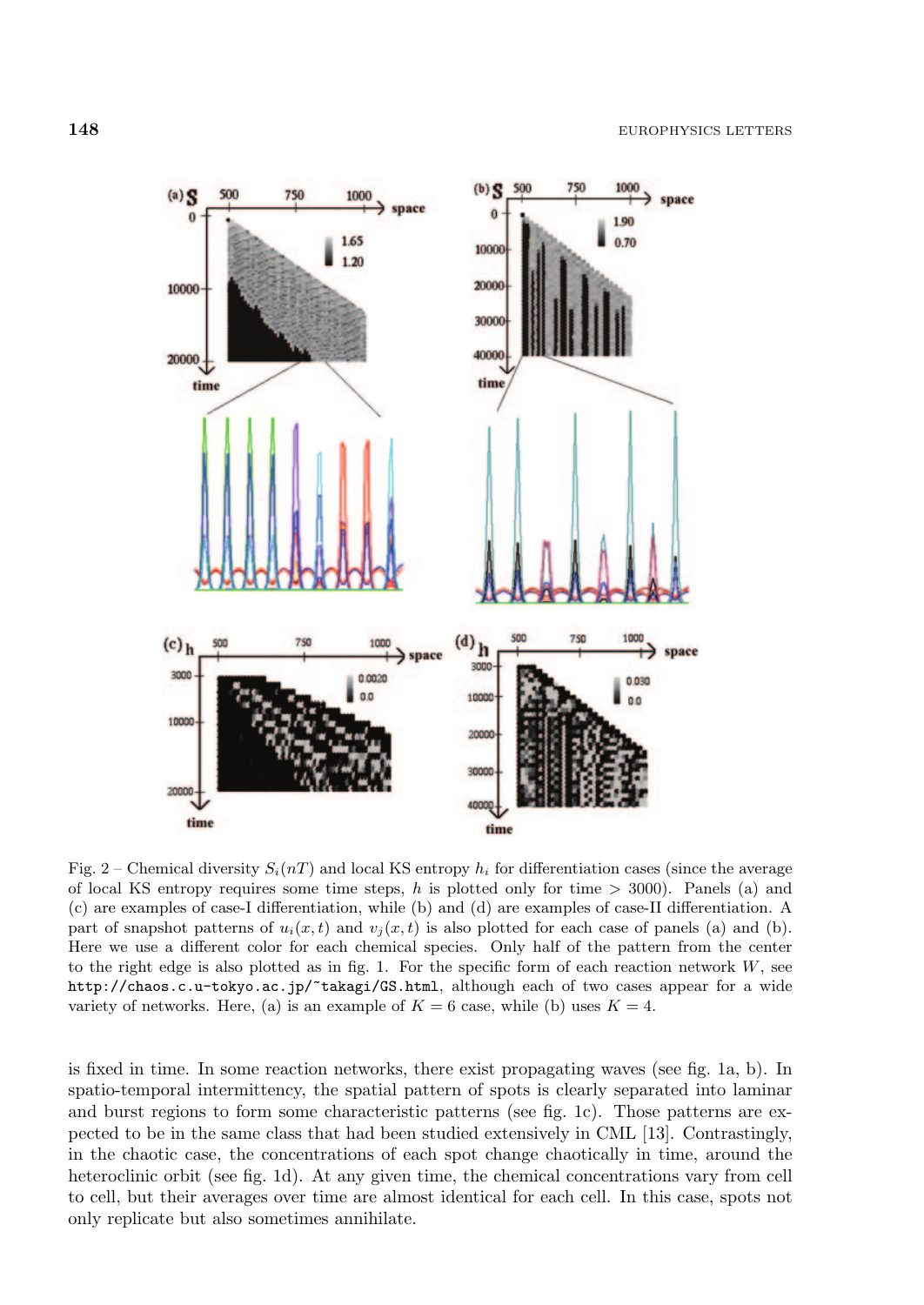#### iii) *Case-I differentiation.*

In this case, with time, spots differentiate into different types, namely, inner and outer types (see fig. 2a). For the inner type, the set of chemical concentrations converge to a fixed point, with less resource chemicals. Outer-type spots exhibit either fixed-point, periodic, or chaotic oscillations, depending on the reaction matrix and the parameter values. Here, the diversity is larger for the outer type. The inner type has smaller chemical diversity and null local KS entropy, as the dynamics fall onto fixed points. For the parameter values we used, the local KS entropy of the outer part can be either positive or zero, depending on the network (see fig. 2a, c). (The sign also changes depending on the parameter values.)

### iv) *Case-II differentiation.*

Here, spots differentiate into two types, as in case I. Spots of the initial type exhibit chaotic oscillations. The division of these spots produces either the same type of spots with chaotic oscillations or different types with fixed-point dynamics. Here, differentiation is not governed by the inner/outer distinction, but rather spots with chaotic oscillations appear periodically, with some interval (see fig. 2b). Thus in this case there is pattern formation on two distinct spatial scales, that of the spot size and that of the average distance between two chaotic spots. In this case, the chaotic spots have a large chemical diversity, while other types have much smaller diversities. Complex dynamics are stable within spots of the first type, with positive local KS entropy, while for the other types, the local KS entropy is zero (see fig. 2b, d).

Let us study the differentiation process in more details. In both cases, spot types with smaller diversities and fixed-point dynamics are differentiated from the initial type, with high diversity. In fact, there exist initial conditions for which there results no differentiation of spots. Depending on the initial conditions and their chemical diversity, the first spot will either be a chaotic type or a fixed-point type. In the former case there will exist differentiation, but in the latter case there will be none, as such a spot can only replicate. Thus, the differentiation from the first type is irreversible. For initial conditions with sufficiently large chemical diversity, a chaotic spot will appear, while for smaller initial chemical diversities the basin structure is so complex that it is not feasible to predict which type of spot will appear initially. Statistically, however, the ratio in which differentiation occurs is in proportion to the chemical diversity of initial conditions. If a chaotic spot does appear, the differentiation process we have been discussing will take place.

The difference between the two cases I and II regards the ability for spontaneous differentiation. In case I, spots located in the outer region are maintained only through the flow of chemicals from the outmost part. The differentiation from the outer region into the inner region continues if the dynamics in the outer region are chaotic. However, if the dynamics of the outer spots converge to a fixed point, the differentiation is terminated, and, as a result, the growth of the inner part ceases.

On the other hand, in case II the number ratio of the two types of spots remains nearly fixed (with small fluctuations). In this case, differentiation from chaotic spots continues with some rate, and the spot is distributed in space at some rate. The pattern formed by the different types of spots is independent of the boundary conditions.

The differentiation here is reminiscent of that exhibited by stem cells in biological systems. In a biological stem cell system, initial cell types can either replicate or differentiate into different types. These differentiated cells can themselves differentiate, or they can replicate. Upon such repeated differentiation, multipotency comes to be lost, and eventually cell types that can only replicate are produced. In ref. [6], such stem cell is found to be a natural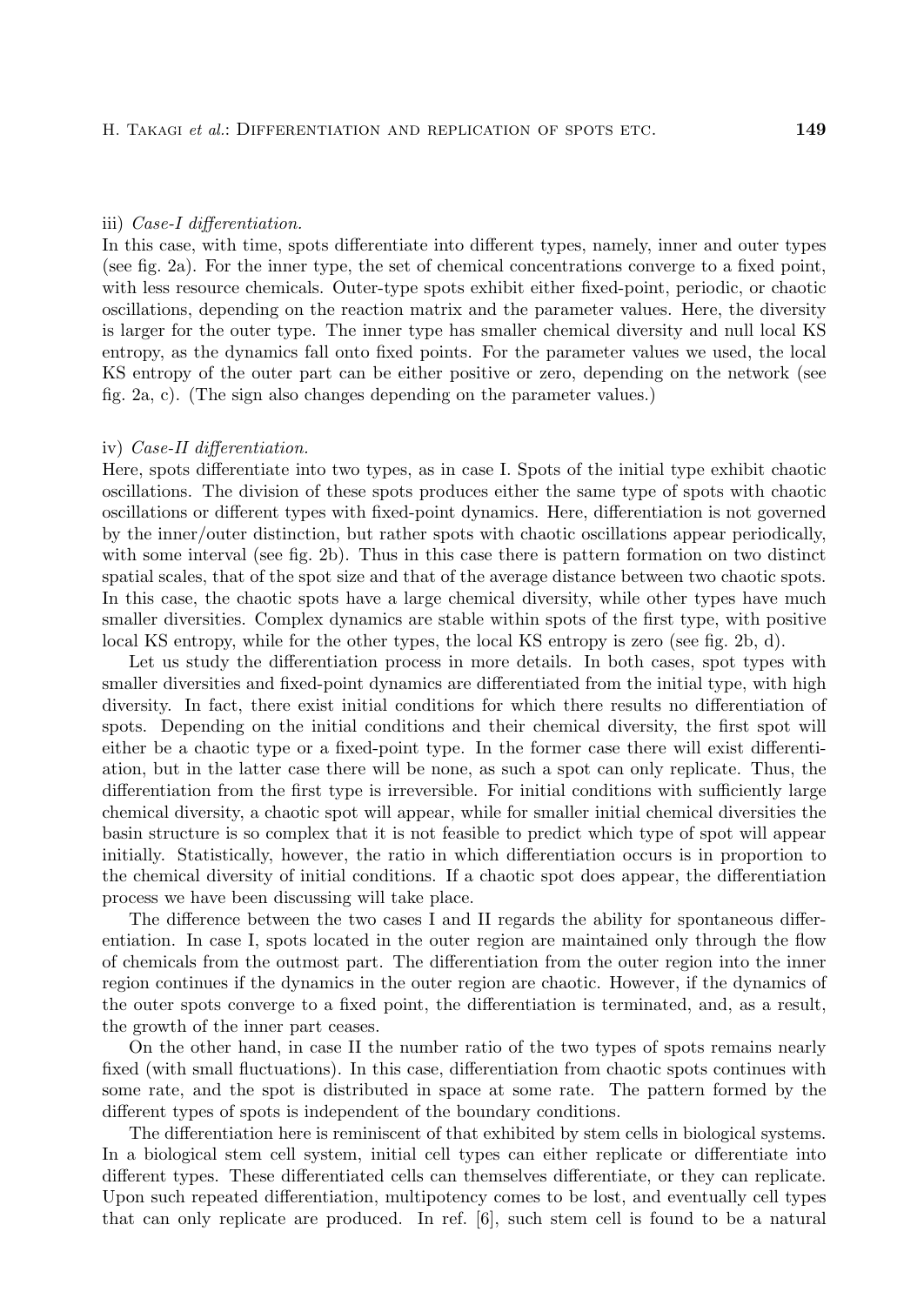

Fig. 3 – Rough phase diagrams for the network adopted in fig. 2(a) (case I, (a)), and fig. 2(b) (case II, (b)). The phases are denoted as follows: *N* corresponds to the spatially uniform state with  $u_i = 1$  and  $v_j = 0$  and no spots. *F* corresponds to the fixed-point case. *C* corresponds to the chaotic case. *D*1 corresponds to a case-I differentiation pattern. *D*2 corresponds to a case-II differentiation pattern. *T* corresponds to turbulent chemical dynamics, with no clear spots. (Initially, a single localized spot, with  $u_i = 0.50$  and  $v_j = 0.250$  for all *i* and *j*, was prepared.)

characteristic of dynamical systems in which there exists cellular structures and cell division. Here it is shown that such stem cell systems naturally appear in a reaction-diffusion system, without assuming the cellular structure in advance.

In case I of our model, these "stem-type" spots are located only in the outer region, while in case II, such "stem-type" spots exist within the inside of the pattern. In both cases in which differentiation shows up in our model, the diversity and local KS entropy decrease as the differentiation progress [6]. Differentiation into a spot with fixed-point–type dynamics is irreversible, as mentioned above. This is consistent with the loss of multipotency observed in real cellular systems.

Finally, we examine the parameter dependence of each type of dynamics. Here we consider altering the parameters  $A$  and  $B$ , while keeping the other parameter values fixed. In the homogeneous case, the bifurcation that results is qualitatively similar to that for the original GS equation. Typical phase diagrams for differentiation in cases I and II are shown in fig. 3. As we see, as the decay rate for  $v_i$  is decreased, there are bifurcations from a uniform system to a system with a single type of spots to a system with turbulent spatial structure and no clearly defined spots. This set of bifurcations exists quite generally, for a variety of reaction networks W. Of course, local structures of these phase diagrams depend on the choice of reaction network. However, the differentiation event is commonly observed in a wide range of parameters.

There has been a great deal of effort dedicated to relating reaction-diffusion systems to morphogenesis in biological systems, since the pioneering study of Turing [14]. However, these models have not yet been able to describe the complexity observed in biological pattern formation, which includes cell differentiation from stem cells, determination of fixed types, irreversibility and robustness in development. In this work, we have found that the behavior which can be interpreted as representing the irreversible differentiation from stem cells to